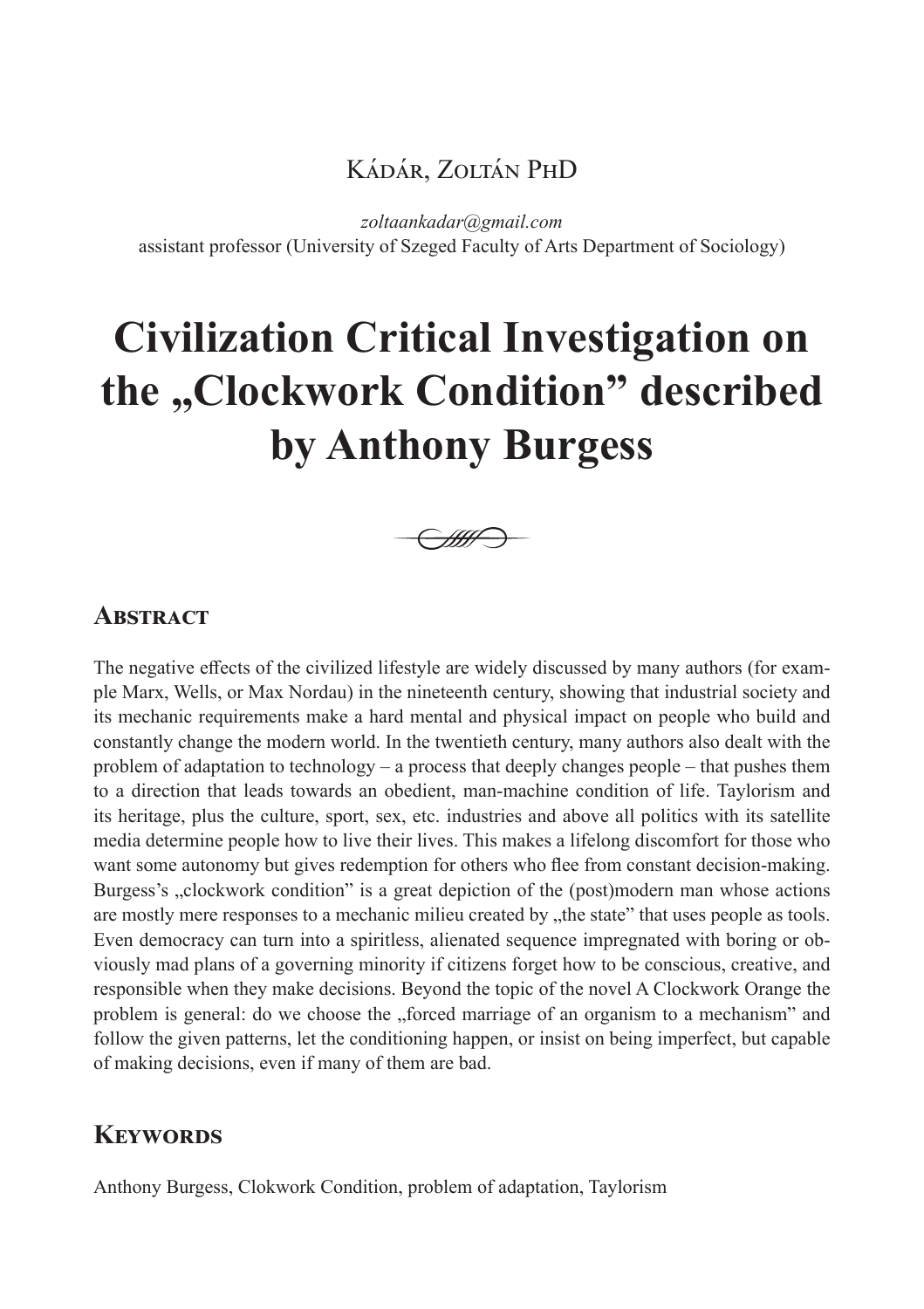DOI 10.14232/belv.2021.3.5 https://doi.org/10.14232/belv.2021.3.5

Cikkre való hivatkozás / How to cite this article: Kádár Zoltán (2021): Civilization Critical Investigation on the "Clockwork Condition" described by Anthony Burgess. Belvedere Meridionale vol. 33. no. 3. 90–96. pp

ISSN 1419-0222 (print) ISSN 2064-5929 (online, pdf)

(Creative Commons) Nevezd meg! – Így add tovább! 4.0 (CC BY-SA 4.0) (Creative Commons) Attribution-ShareAlike 4.0 International (CC BY-SA 4.0)

www.belvedere-meridionale.hu

When Anthony Burgess describes the "clockwork condition" in one of his writings after more than ten years of the appearance of his novel A Clockwork Orange and a short time after Stanley Kubrick's movie adaptation (it came out in 1972 in Britain) he states a very important thought about freedom and work. As he says "There is a bigger and more abiding consolation — the fact that I am free to write what I wish, that I have to follow no clock, that I need call no man "sir" and defer to him through fear. But such freedom breeds its own compunctions: I feel guilty if I do not work; I am my own tyrant. ... I recognize that I am better off than most, but I do not regard myself as having opted out of the agony and anxiety that plague men and women who are slaves to lives they did not choose and denizens of communities they hate."1

In the life of the writer work and freedom could be luckily paired in a content and steady way. These are brilliant sentences from a free man who is capable of free choice, accomplishing the art of living without lies, tactics, and other squalid actions. Burgess reveals the essence of the free intellectual mood of life as a writer and he knows how lucky he is. Success and contentment are very rare parts of the life of the majority of people of civilized countries. Alienation, hurry, deadlines, propaganda, professional wish makers with scientific-based advertisements, politics with its language that is not only reduced to a moron's level but it does not even say the truth, and last but not least the caste system in institutions, workplaces, etc. These things in democracies make life – or there is a good chance these phenomena do – miserable on many levels for almost everyone. Burgess had to fight for this "winning" condition he describes in 1973. He had many tyrants when he was a soldier or a public servant, there were rules, clocks, and sirs whom he needed to obey, but finally he won and swapped his tyrants. He for himself as a tyrant is much better than a – most times – less intelligent, less educated one who surpasses the subjugates in things like aggression or careerism.

Of course, the circumstances of workers, or more precisely wage-workers have changed a lot. The sequence of positive results can be traced back well from the beginning, that is (let's say) Marx's essay of alienated labor until the mid-20th century's evolving welfare states, where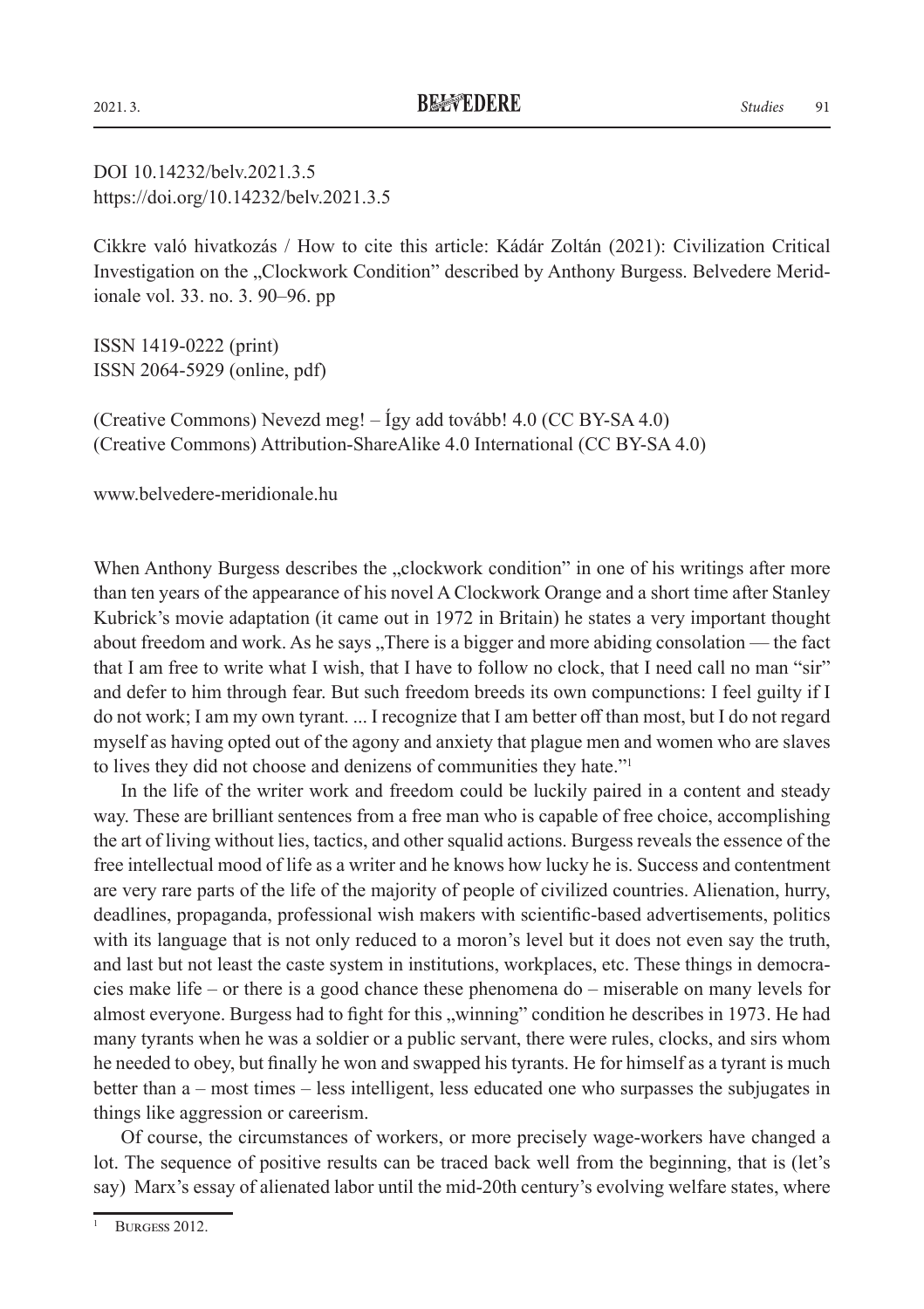– thanks to the Bernsteinist social democratic thinking and actions<sup>2</sup> – the world of labor slowly was cottoned with measures and laws that defended workers (regardless of the color of the collar) from many dimensions. Despite the better salary, greater appreciation of workers, more safety and possibility of reaching a more convenient and plannable life and future some kind of spleen remained in the air and is still with us.

The phenomenon that Burgess called "clockwork condition" was well scrutinized much earlier by Max Nordau, a Hungarian born Jewish writer, journalist, and physician (and later zionist leader) who in 1882 wrote his famous (or for many readers infamous) work titled Degeneration, and found many facts in his medical office in Paris that the new lifestyle – that had new characteristics such as the rule of the clock on people and a new kind of discipline conducted by the pace of the machine production makes people ill both physically and psychically. His more than five hundred pages diagnosis targets mainly the fin de siécle cultural milieu as a degenerative factor in art, literature, and philosophy, in order to show those tendencies that make degenerated leaders and cultural elite and through them degenerated future planning. There is a part in this book where Nordau as a doctor overstocks his readers with plenty of (well documented Prussian) statistics about many illnesses: how much the number of patients with mental problems, cardiac disease, alcoholism, or drug addiction increased in a decade. He points out the growing rate of felonies or suicides but also observes that the newer generations sooner meet hair or skin problems, teeth problems, and need to wear glasses because their vision capacities begin to decline earlier.

As Nordau notes ,,all the symptoms enumerated are the consequences of fatigue and exhaustion, and these, again, are the effect of contemporary civilization, of the vertigo and whirl of our frenzied life, the vastly increased number of sense impressions and organic reactions, and therefore of perceptions, judgments, and motor impulses, which at present are forced into a given unity of time".<sup>3</sup> This cocktail of tasks, speed, and compulsory decisions consists the greater part of the life of those unlucky ones who also had to throw their personal life into this vertigo and whirl and have no choice to turn themselves into their own tyrant. It is not surprising that they drink more alcohol, take more drugs or choose more often to commit suicide, or do crimes and mad things. Nordau warns his readers that the future can be much worse if the evident (at least for him) degenerative tendencies will follow, then be intensified and dominate the 20th century.

Interesting that Nordau partly envisioned the Karova Milkbar and the Ludovico treatment too, and was capable to super enhance the dystopic picture of the future ruled by degeneration: ..... In the place of the present taverns houses would be found devoted to the service of consumers of ether, chloral, naphtha, and hashish. ... Sexual psychopathy of every nature has become so general and so imperious that manners and laws have adapted themselves accordingly. Modesty and restraint are dead superstitions of the past, and appear only as atavism and among the inhabitants of remote villages. The lust of murder is confronted as a disease, and treated by surgical intervention, etc"4 .

<sup>&</sup>lt;sup>2</sup> Against the classical Marxism, for example Karl Kautsky, who forced class struggle and world revolution the Bernsternist way was of the reforms and the gradual improvement of the life of workers.

NORDAU 1895. 42.

Ibid 471-472.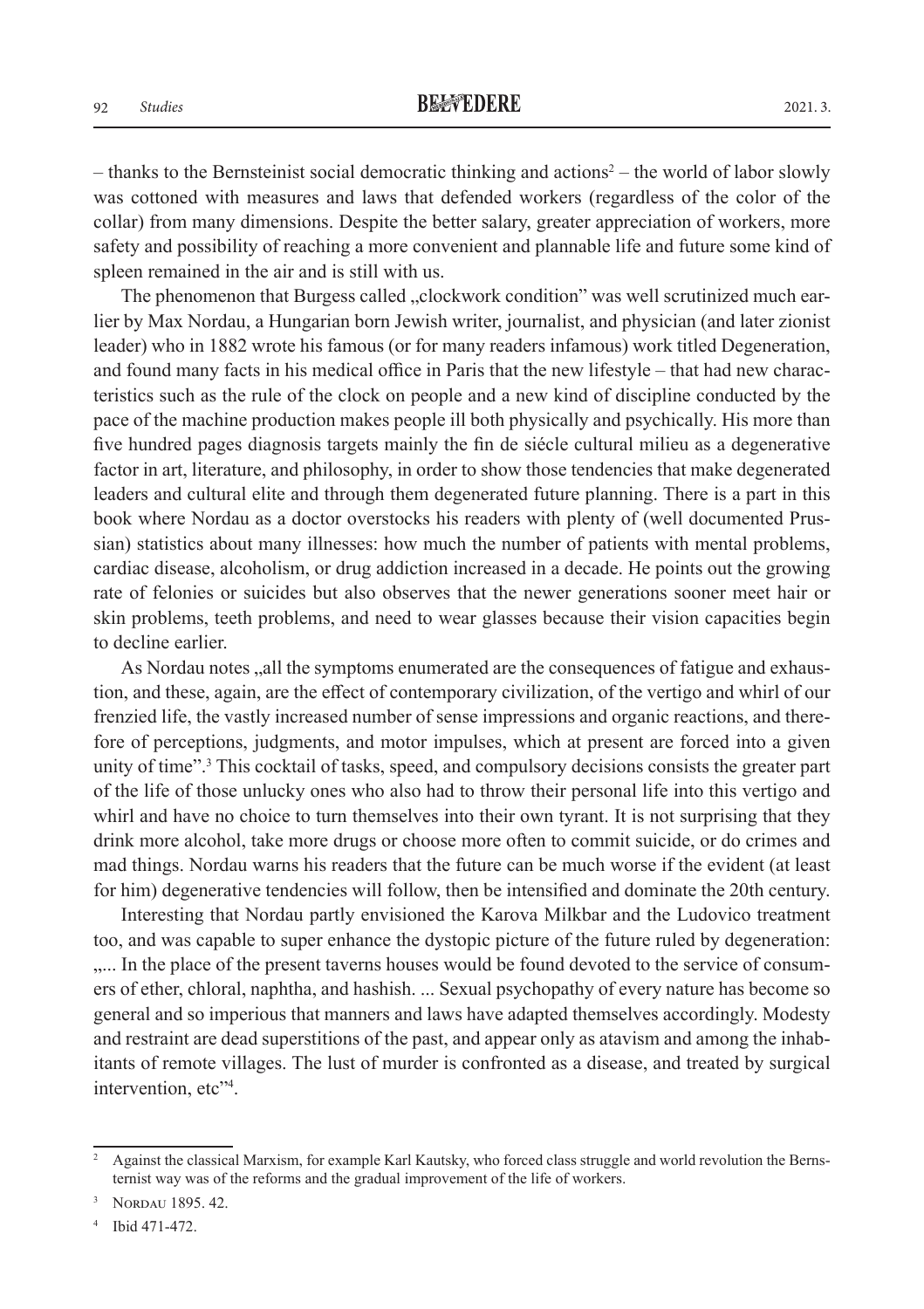Modesty and restraint are strict basic constitutions of civilization and civilized behavior that need a system in the background which coerces people to learn it and also to apply it. Being a civilized human has a price, a great part of the autonomy of a person remains dumb because the state acts instead of the citizen in many cases, such as protecting him or giving him possibilities for living a decent life with many rules to keep. As Burgess says "fear of the whip drove" the slave to work; fear of dismissal still drives the wage-slave to work<sup>155</sup>. Civilization – which partially consists of some culture (but this ingredient is not really necessary) – is based on discipline, limited knowledge, a dose of fear, and a relatively narrow intellectual horizon for almost everyone. Long ago the closest mate of people became the machine, machinery has been the alignment point. As Herbert Marcuse notes life in industrial societies has lost its spontaneity or its adventure likeness. "Individual distinctions in the aptitude, insight, and knowledge are transformed into different quanta of skill and training, to be coordinated at any time within the common framework of standardized performances".6 The result is fatigue, but not the muscles are tired, rather the mind.

As Burgess points out problems of ends and means of society became apparent soon for the elite and it begins to think about solutions. These solutions of course do not concern the elite as the focus of the problems but the people, also known as voters. People behave strange, follow destructive rules, cheat, steal, nothing is enough for them, etc. Who does understand this? The elite raises the question, and the programs for correction quickly begin to appear also by politicians and scientists. Changing voters and keeping the votes at the same time however is almost mission impossible. B. F. Skinner made a solution for this challenge that made Burgess angry, and that is why we can write, read, dispute about the masterpiece called A Clockwork Orange for more than a half-century.

As Skinner states "the so-called 'democratic philosophy' of human behavior to which it also gave rise is increasingly in conflict with the application of the methods of science to human affairs. Unless this conflict is somehow resolved, the ultimate goals of democracy may be long deferred".7 Skinner gives a plan – a description about the conflict, and a cure for the symptoms, but not for the basic problem. His cure changes behavior, as if man were a circus animal, says Burgess. Conditioning – he notes – only ensure self discipline, as a built in patrol against autonomy of the self. Without identifying the problem, namely the clockwork condition, alienation, malaise the cure will be ineffective. Skinner identifies only misbehave, that must be cured scientifically and effectively.

Heidegger revealed the problem well in one of his writing about Nietzsche. As he points out in The Word of Nietzsche: God is Dead', quoting from The Gay Science by Nietzsche » "We have killed him-you and I. All of us are his murderers," he allows the madman to as: "But how have we done this?" Nietzsche elucidates the question as he repeats it, spelling out what is asked in three image: "How were we able to drink up the sea? Who gave us the sponge to wipe away the entire horizon? What did we do when we unchained this earth from its sun?"«<sup>8</sup> Without transcendency, without the belief of God mankind lost his sun in the past three decades. What

BURGESS 2012.

<sup>6</sup> Marcuse 2004. 44.

**SKINNER 1961. 3.** 

**HEIDEGGER 1977. 107.**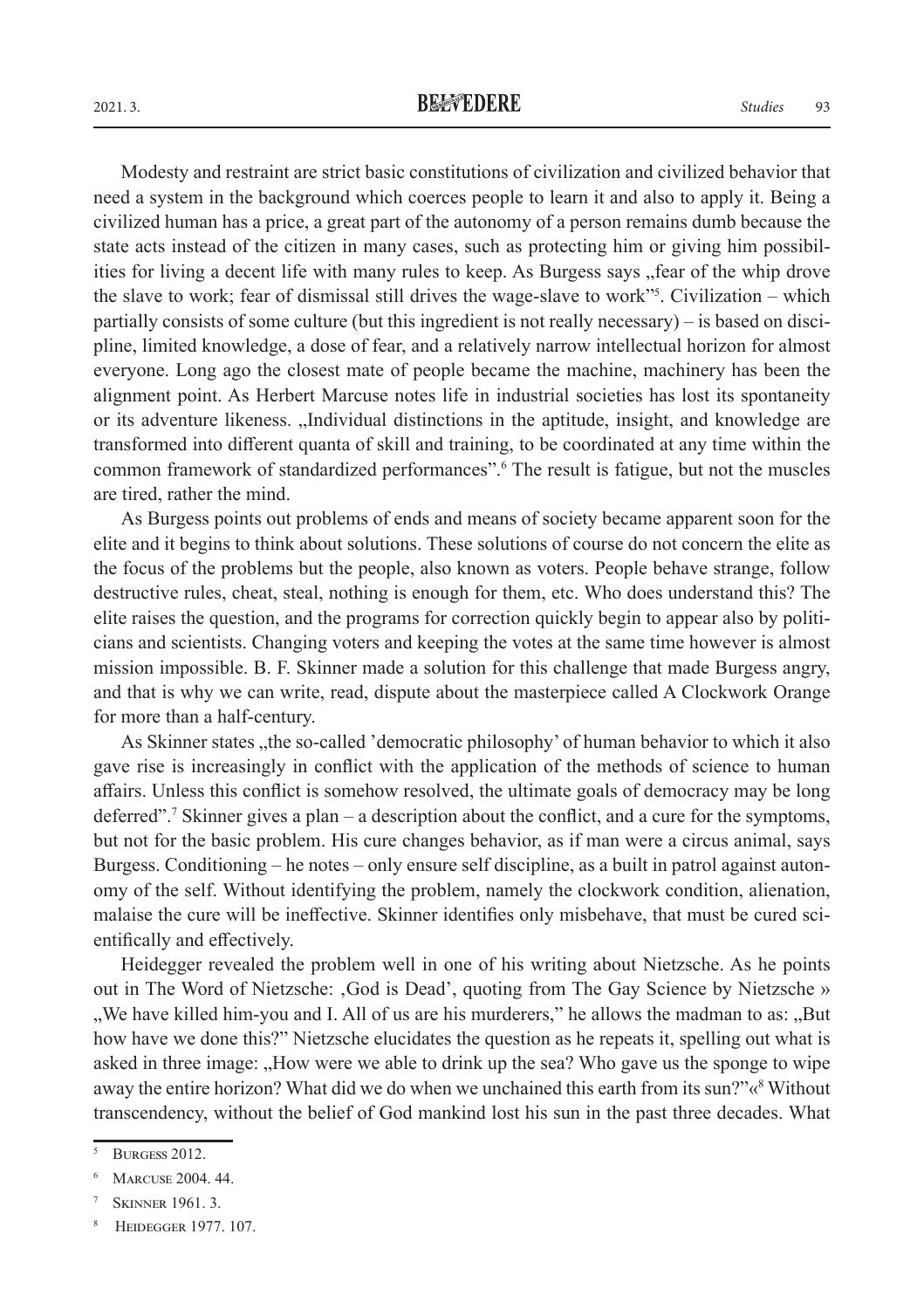remained is science, which is for almost all is reduced to narrow-minded materialism, even scientists are blind to those disciplines that differ from the one they are dealing with. Capitalism bundled in materialism is the torch with which people regard the earth. Their goals and actions accord no more with transcendency, there have been no value system given by God anymore, humans' task is to correspond earthly wishes with earthly law. No more redemption and the wishes, plans, and self-restraint depends on the individual's intellect, social background, and other profane factors.

Everyone is at the market: producing and consuming are tangled in the same person. At the same time, many kinds of industries strive to plant the abundance of wishes and goals in the subjects' minds, make them want to possess and discard endless sequences of products and buy everything every time at every age. Besides turning off the transcendent light or sun which helped them to see their goals man also "drink up the sea", all that archaic unity that lay under the sun – all that remained has been raw material: coal, wood, oil, water, stone, meat, etc. And if someone nowadays is "green" enough, sun, water, wind, or the heat of the soil at first place are renewable energy sources for him or her. Without the sea and the sun, the well-known horizon also vanished, and the familiar world soon became a memory, or rather a fairytale. Today everything is changing on the facade, everyone is rushing, even learning is lifelong, but rules, clocks, and "sirs" are the stable points in "the vertigo and whirl of our frenzied life".

In his 1977 Spiegel interview which has a telling title – Only a God Can Save Us – Heidegger exposes his worries for what is so sinister about the 20th century. "Everything is functioning. This is exactly what is so uncanny, that everything is functioning and that the functioning drives us more and more to even further functioning, and that technology tears men loose from the earth and uproots them."9

Focusing on the world of Alex we can see a kind of result of vertigo and whirl of millions' frenzied life in an imaginary Britain where anomie is a basic part of life. As Burgess told in many forums the theme of the novel is free will, which is very important to him as a writer with a catholic background. In an interview he tells something very serious: ,....choice, choice is all that matters and to impose the good is evil, to act evil is better than to have good imposed".10 Again, we can see that autonomy is competing with heteronomy, the possibility of originality versus artificial or opportunist, also known as civilized actions. Blocking honest actions of humans for requiring the awaited behavior pattern for making a machine-like well doer scientifically is lower class than an honest act even it is bad - that is what Burgess tries to tell. The absolute denial of choice and free will make this kind of technological and medical method a dead-end, for it turns society into an orchestra that plays only its actual conductor's music, with no possibility of improvisation.

Burgess was rightly worried about the fact that this conception would be a real alternative for politicians. Skinner handled conditioning and chemical treatment as a good and reliable solution for the repair of social problems of democratic countries and if he had found supporters, the plan would have been realized.

But even without this direct freedom reducing scientific intervention, choice is still often missing from the lives of people who live in a modern state among non-dystopic circumstances.

<sup>9</sup> Only a God Can Save Us: Der Spiegel's Interview. 37.

 $10$  INGERSOLL – INGERSOLL 2008. 8.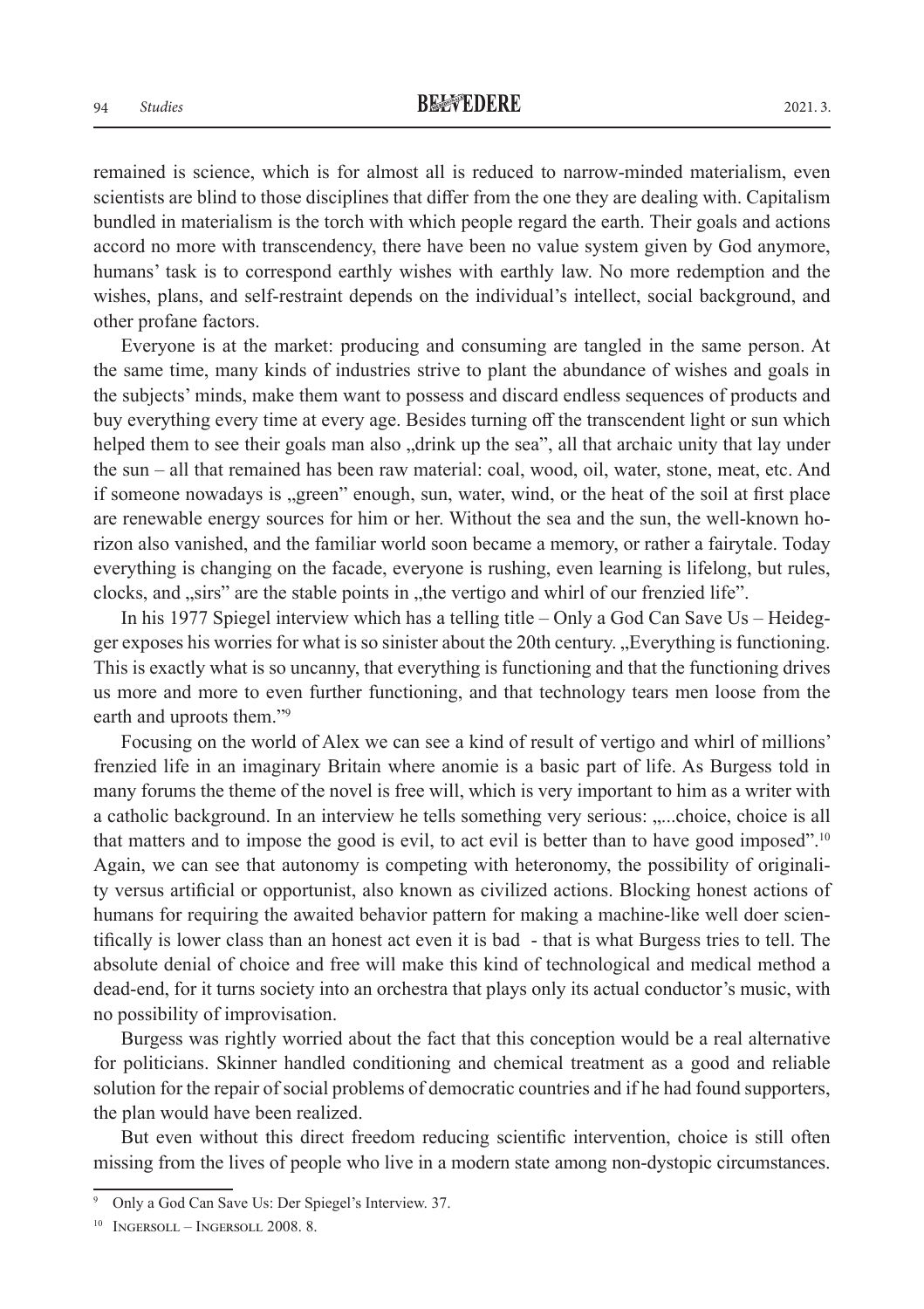"For the moment, I have to record that I have been derided and rebuked for expressing my fears of the power of the modern state—whether it be Russia, China, or what we may term Anglo-America—to reduce the freedom of the individual"11 says Burgess. It is not accidental that he uses the expression wage-slave depicting people who are not so successful and lucky as he himself is. The majority has been thrown into a situation of surviving and not choosing a job but finds one, and seldom is happy with it. "The maintenance of a complex society depends increasingly on routine work, work with no zest or creativity. The things we eat, clothes we wear, places where we live become increasingly standardized because standardization is the price we pay for the prices we are able to pay. Life ticks along for most of us like a Woolworth's alarm clock. We grow used to the rhythm imposed on us by our need to subsist: soon we get to like our bondage."12

Liking the bondages is often a reaction by people to the facts of modern reality and its dysfunctions. Modernity needs these dysfunctions to be able to function. In democracies, there is liberty and equality, but for example at workplaces – where people spend more than half of their wakefulness – we do not find it often: instead of equality we can see caste systems with rules, clocks, and "sirs" to the extent that we, who maintain these societies deserve. A typical example for this environment, as Burgess tells it, is the army where drill and commands determine the actions of the soldier and to do so transforms the individual into a tiny particle of the collective. "At first I resented the discipline, the removal of even minimal liberty ... Soon my reduction to a piece of clockwork began to please me, soothe me. One of a squad, obeying orders with the whole squad, forbidden to ask questions or to question orders—I was, after four years of rigorous academic life, having a delicious vacation from the need to be /choosing/ all the time. I can, after six years of that, sympathize with the civilian who is unhappy about making his own decisions—where to eat, whom to vote for, what to wear."13 Conformity is indeed a soft pillow for hundreds of millions on which they can sleepwalk their entire life without doing anything original or interesting or valuable that exceeds satisfactory , functioning". They are, we are human resource, ordered to do something (anything) humanly possible, or as Heidegger calls this, being in the state of the "standing reserve".

Such is capitalism, we could say, and all of us saw that the experiments to reform or supersede capitalism became nightmares in the 20th century. As Burgess admits , a man has to conform to a pattern of work in order to feed himself and his family; a man may find it pleasurable or natural or convenient to conform in his social tastes".14 Then he continues with a warning: "but when patterns of conformity are imposed by the state, then one has a right to be frightened."15 The remote, impersonal governing machine can turn into an inhuman minority group, mainly in big countries or federations. Democracy is not enough strong to hinder the formation of such a government, thus conformity is dangerous if it becomes too widespread. That is why a dose of fear from politicians and the state is really useful as keeping distance from conformity, plus one useful thing: reading dystopias – these are the advice of Burgess for all who want to understand something about the "clockwork condition".

 $11$  BURGESS 2012.

 $12$  Ibid

<sup>13</sup> Ibid

<sup>14</sup> Ibid

<sup>&</sup>lt;sup>15</sup> Ibid; Rorty 1995.